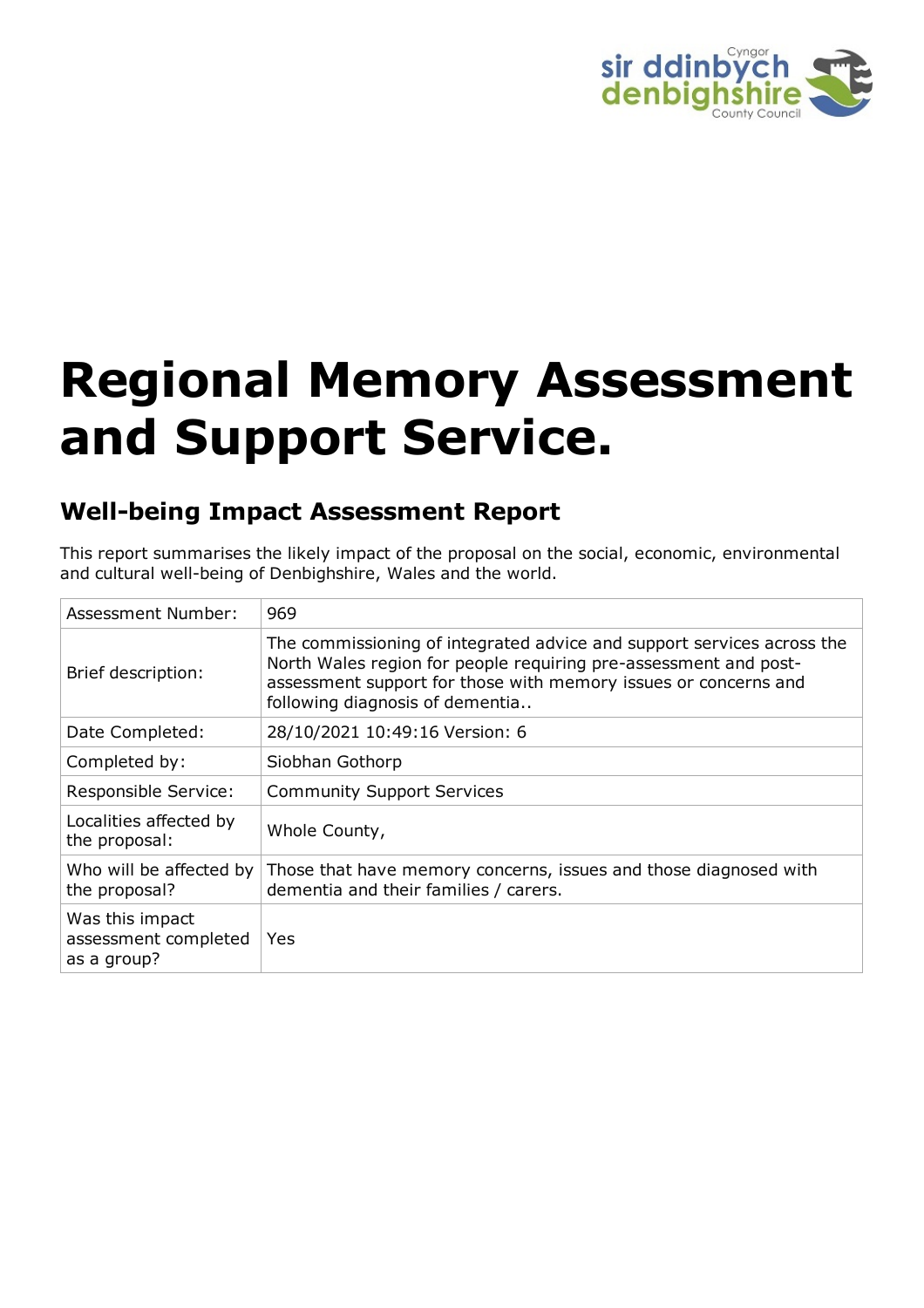# **IMPACT ASSESSMENT SUMMARY AND CONCLUSION**

Before we look in detail at the contribution and impact of the proposal, it is important to consider how the proposal is applying the sustainable development principle. This means that we must act "in a manner which seeks to ensure that the needs of the present are met without compromising the ability of future generations to meet their own needs."

## **Score for the sustainability of the approach**

 $(3 \text{ out of 4 stars})$  Actual score : 31 / 36.

## **Summary for each Sustainable Development principle**

| Long term            | This proposal is focussed on providing an integrated, equitable and<br>consistent quality of advice and support service across the region.<br>Requirements for improved joint working across the service pathway and<br>other services will be implemented via the contracted service. This may<br>lead to increased co-location of services and may possibly lead to<br>rationalisation of the buildings occupied by services, thereby reducing the<br>need for office capacity.                                                      |
|----------------------|----------------------------------------------------------------------------------------------------------------------------------------------------------------------------------------------------------------------------------------------------------------------------------------------------------------------------------------------------------------------------------------------------------------------------------------------------------------------------------------------------------------------------------------|
| <b>Prevention</b>    | The proposal seeks to implement a new pathway of delivery for services<br>accessed by those with memory concerns or issues and those diagnosed<br>with dementia and their families / carers + create (where required) and<br>invest in the provision of accessible services across the region that will<br>ensure effective, efficient and equitable delivery across North Wales,<br>reducing waiting times / diagnosis time frames and providing education<br>and support at the pre assessment and post diagnosis stages.            |
| <b>Integration</b>   | A contractual accountability for developing integrated services and yearly<br>review, and a review and development of, and investment in, the Memory<br>Assessment Pathway, will ensure effective, efficient and equitable delivery<br>across North Wales, reducing waiting times and providing education and<br>support at the pre assessment and post diagnosis stages.                                                                                                                                                              |
| <b>Collaboration</b> | The project has the full support of the Regional Partnership Board and<br>supports the implementation of the 'North Wales Dementia Strategy'. The<br>Memory Assessment Pathway will be developed with partners and current<br>service providers across the region in a collaborative approach. To ensure<br>collaboration following awarding of the contract(s) the service specification<br>& contract will reinforce, and be monitored on, the collaborative outcomes<br>specified in the contract / service specification.          |
| <b>Involvement</b>   | There will be consultation with members of the public & stakeholders at all<br>stages of the project. The aim of the project is to enable those with<br>concerns over memory loss to access support that will support them and<br>their families / carers through their diagnosis and continued journey with<br>dementia. The project aims to implement a uniform approach to providing<br>support and services across the region, whilst being mindful that local<br>needs are understood fully and catered for through consultation. |

#### **Summary of impact**

#### **Well-being Goals**

| A prosperous Denbighshire | Positive |
|---------------------------|----------|
| A resilient Denbighshire  | Positive |
| A healthier Denbighshire  | Positive |
| A more equal Denbighshire | Positive |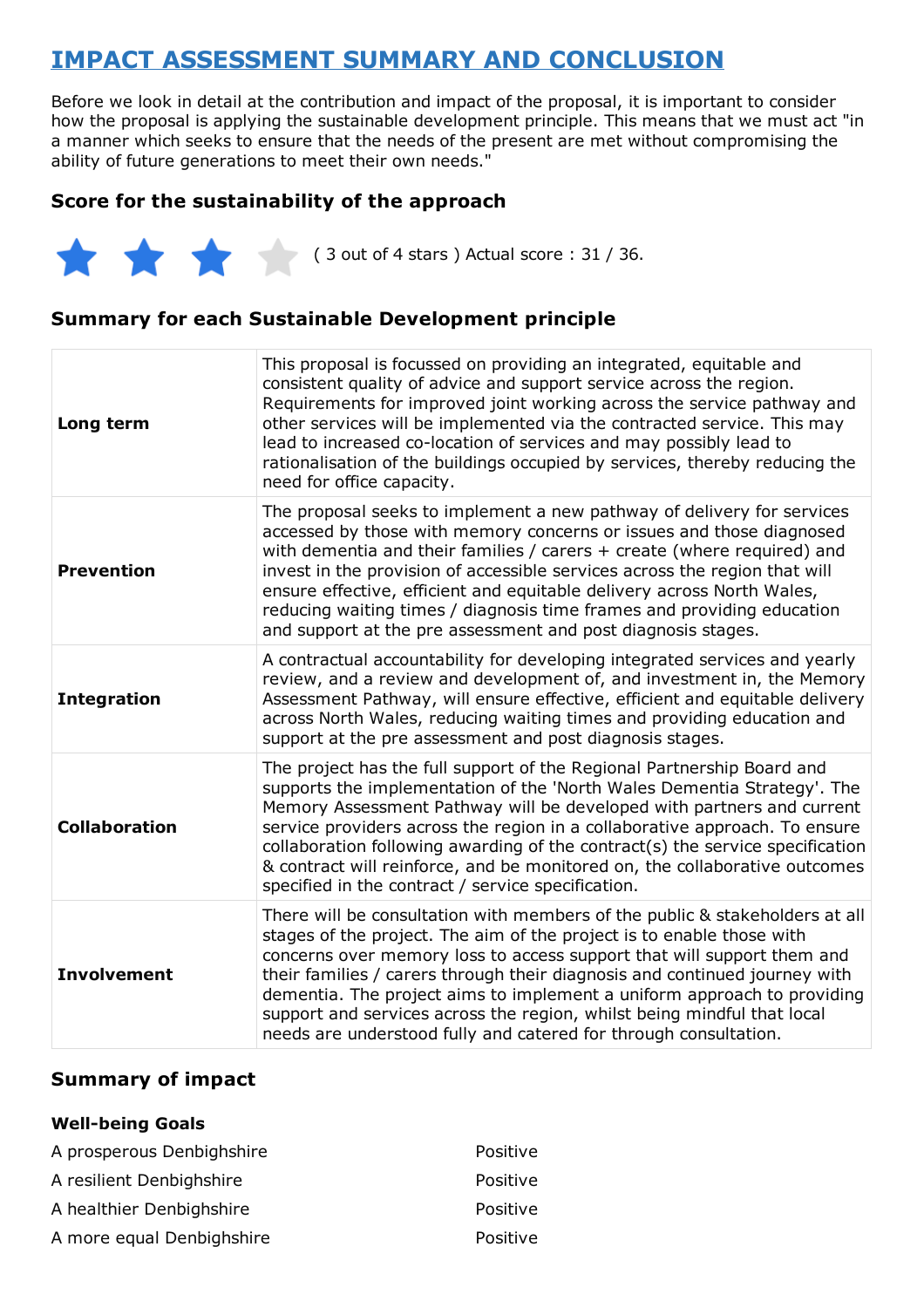A Denbighshire of cohesive communities Positive A globally<br>responsible A Denbighshire of vibrant culture and thriving A prosperous Positive Wales Welsh language **Walee** A globally responsible Denbighshire **Positive** Positive A Wales of vibrant culture A resilient<br>Wales and thriving Welsh Language A Wales of A healthier<br>Wales cohesive communities

> A more equal Wales

#### **Main conclusions**

The provision of a uniform and easily-accessible service across the region for those with concerns over memory loss, and those with a dementia diagnosis, will contribute greatly towards people being able to access the support that they need in a timescale and location that better suits their circumstances . A uniform approach to service delivery will provide the foundation for developing the services further over time to meet need. The current delivery of services across the region provides a firm foundation for the further development of good-practice and the sharing of expertise / experience.

## **Evidence to support the Well-being Impact Assessment**

 $\Box$  We have consulted published research or guides that inform us about the likely impact of the proposal

 $\overline{M}$  We have involved an expert / consulted a group who represent those who may affected by the proposal

 $\nabla$  We have engaged with people who will be affected by the proposal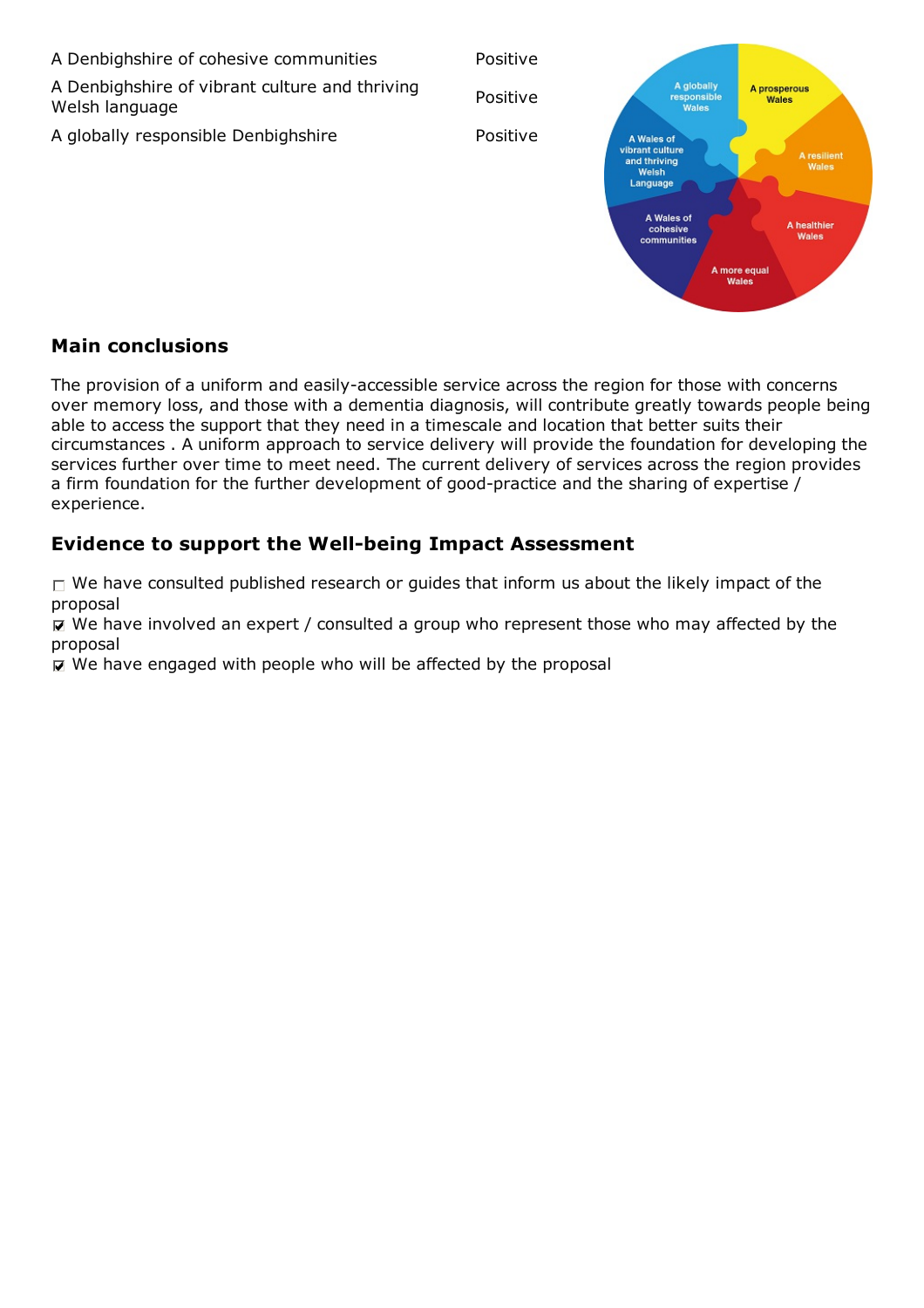# **THE LIKELY IMPACT ON DENBIGHSHIRE, WALES AND THE WORLD**

| <b>A prosperous Denbighshire</b>   |                                                                                                                                                                                                                                                                                                                                      |
|------------------------------------|--------------------------------------------------------------------------------------------------------------------------------------------------------------------------------------------------------------------------------------------------------------------------------------------------------------------------------------|
| <b>Overall Impact</b>              | Positive                                                                                                                                                                                                                                                                                                                             |
| <b>Justification for</b><br>impact | The project seeks to provide access to services close to home, thereby<br>reducing the impact of carbon emissions on the environment by reducing<br>the need to use vehicles to travel when accessing support services.                                                                                                              |
| <b>Further actions</b><br>required | A Project Team has been established to oversee the ITT and<br>implementation of the services post-ITT. The Project Team is made up of<br>representatives from the six Local Authorities and the Betsi Cadwaladr<br>University Health Board. The North Wales Leadership Group will provide<br>governance and scrutiny of the project. |

#### **Positive impacts identified:**

| A low carbon society                                          | The project seeks to provide access to services close to home, thereby<br>reducing the impact of carbon emissions on the environment by reducing<br>the need to use vehicles to travel when accessing support services. |
|---------------------------------------------------------------|-------------------------------------------------------------------------------------------------------------------------------------------------------------------------------------------------------------------------|
| Quality<br>communications,<br>infrastructure and<br>transport |                                                                                                                                                                                                                         |
| <b>Economic</b><br>development                                | The project may develop employment / work placement opportunities<br>within the county and regionally.                                                                                                                  |
| <b>Quality skills for the</b><br>long term                    | Developing the services will lead to increased understanding and<br>knowledge of memory loss conditions.                                                                                                                |
| <b>Quality jobs for the</b><br>long term                      | $\overline{\phantom{0}}$                                                                                                                                                                                                |
| <b>Childcare</b>                                              |                                                                                                                                                                                                                         |

#### **Negative impacts identified:**

| A low carbon society                                          |                          |
|---------------------------------------------------------------|--------------------------|
| Quality<br>communications,<br>infrastructure and<br>transport |                          |
| <b>Economic</b><br>development                                | $\overline{\phantom{0}}$ |
| <b>Quality skills for the</b><br>long term                    |                          |
| <b>Quality jobs for the</b><br>long term                      | $\overline{\phantom{a}}$ |
| <b>Childcare</b>                                              | $\overline{\phantom{a}}$ |

# **A resilient Denbighshire**

| <b>Overall Impact</b>              | Positive                                                                                                                                                                                                                             |
|------------------------------------|--------------------------------------------------------------------------------------------------------------------------------------------------------------------------------------------------------------------------------------|
| <b>Justification for</b><br>impact | The project seeks to provide access to equitable services close to home,<br>thereby reducing the impact of carbon emissions on the environment by<br>reducing the need to use vehicles to travel when accessing support<br>services. |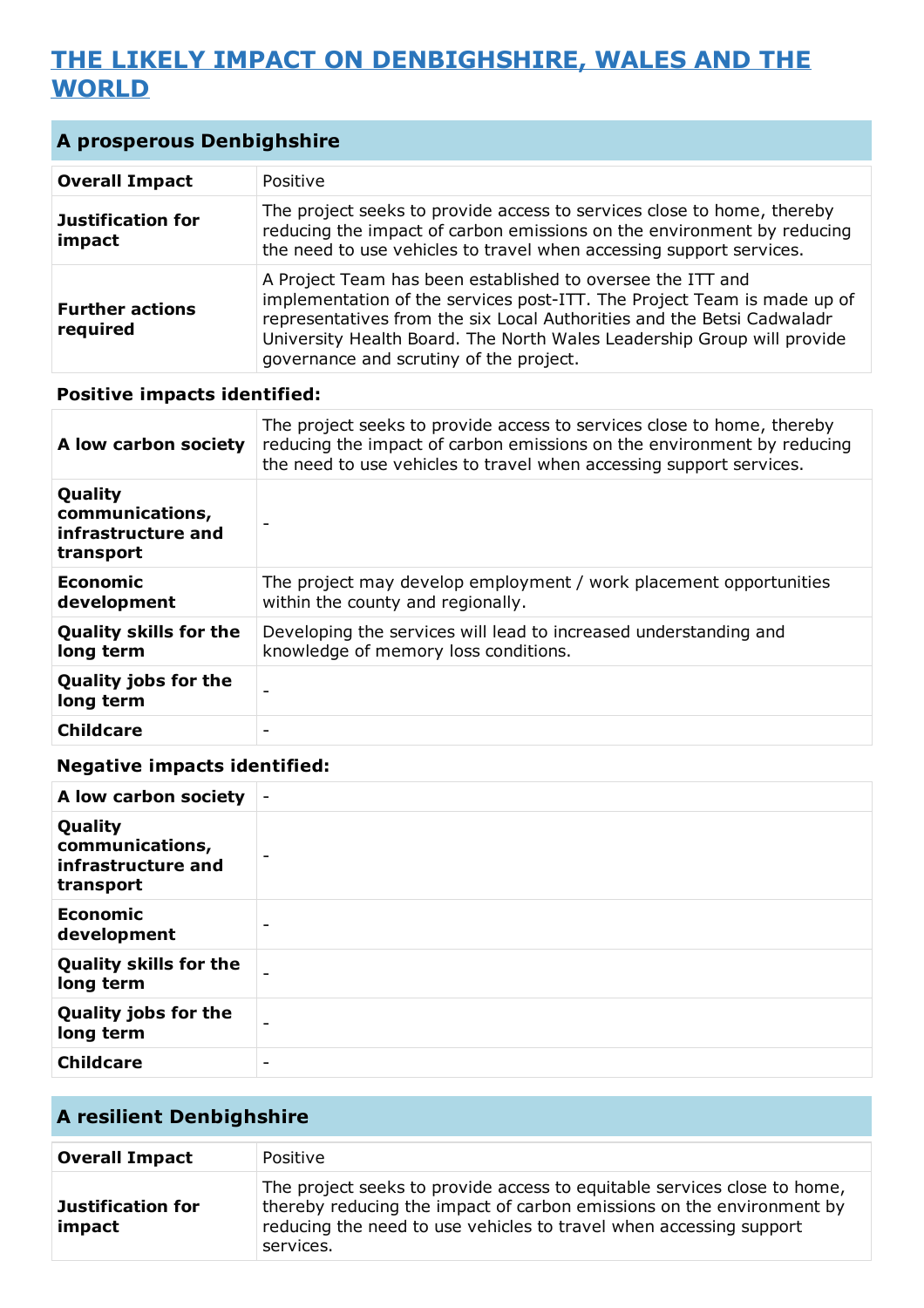| <b>Further actions</b><br>required | A Project Team has been established to oversee the ITT and<br>implementation of the services post-ITT. The Project Team is made up of<br>representatives from the six Local Authorities and the Betsi Cadwaladr<br>University Health Board. The North Wales Leadership Group will provide<br>governance and scrutiny of the project. |
|------------------------------------|--------------------------------------------------------------------------------------------------------------------------------------------------------------------------------------------------------------------------------------------------------------------------------------------------------------------------------------|
|------------------------------------|--------------------------------------------------------------------------------------------------------------------------------------------------------------------------------------------------------------------------------------------------------------------------------------------------------------------------------------|

# **Positive impacts identified:**

| <b>Biodiversity and the</b><br>natural environment                  |                                                                                                                                                                                                                                      |
|---------------------------------------------------------------------|--------------------------------------------------------------------------------------------------------------------------------------------------------------------------------------------------------------------------------------|
| <b>Biodiversity in the</b><br>built environment                     |                                                                                                                                                                                                                                      |
| Reducing waste,<br>reusing and<br>recycling                         |                                                                                                                                                                                                                                      |
| Reduced energy/fuel<br>consumption                                  | The project seeks to provide access to equitable services close to home,<br>thereby reducing the impact of carbon emissions on the environment by<br>reducing the need to use vehicles to travel when accessing support<br>services. |
| <b>People's awareness</b><br>of the environment<br>and biodiversity |                                                                                                                                                                                                                                      |
| <b>Flood risk</b><br>management                                     |                                                                                                                                                                                                                                      |

# **Negative impacts identified:**

| <b>Biodiversity and the</b><br>natural environment                  |                          |
|---------------------------------------------------------------------|--------------------------|
| <b>Biodiversity in the</b><br>built environment                     |                          |
| <b>Reducing waste,</b><br>reusing and<br>recycling                  |                          |
| Reduced energy/fuel<br>consumption                                  |                          |
| <b>People's awareness</b><br>of the environment<br>and biodiversity | $\overline{\phantom{a}}$ |
| <b>Flood risk</b><br>management                                     | -                        |

# **A healthier Denbighshire**

| <b>Overall Impact</b>              | Positive                                                                                                                                                                                                                                                                                                                                                                                                                                                                                                                                                                                                                   |
|------------------------------------|----------------------------------------------------------------------------------------------------------------------------------------------------------------------------------------------------------------------------------------------------------------------------------------------------------------------------------------------------------------------------------------------------------------------------------------------------------------------------------------------------------------------------------------------------------------------------------------------------------------------------|
| <b>Justification for</b><br>impact | The whole purpose of the project is to enable those with memory issues<br>and concerns and a diagnosis of dementia (and their family and carers) to<br>have access to readily available support and advice.<br>Being able to access information, assessment and support early (at the<br>pre diagnosis stage and the post diagnosis stage) should contribute<br>towards individuals being reassured that support is available when<br>needed.<br>Those that are identified as having memory issues, but that are not<br>diagnosed with dementia, will be educated in the 5 ways to prevent the<br>development of dementia. |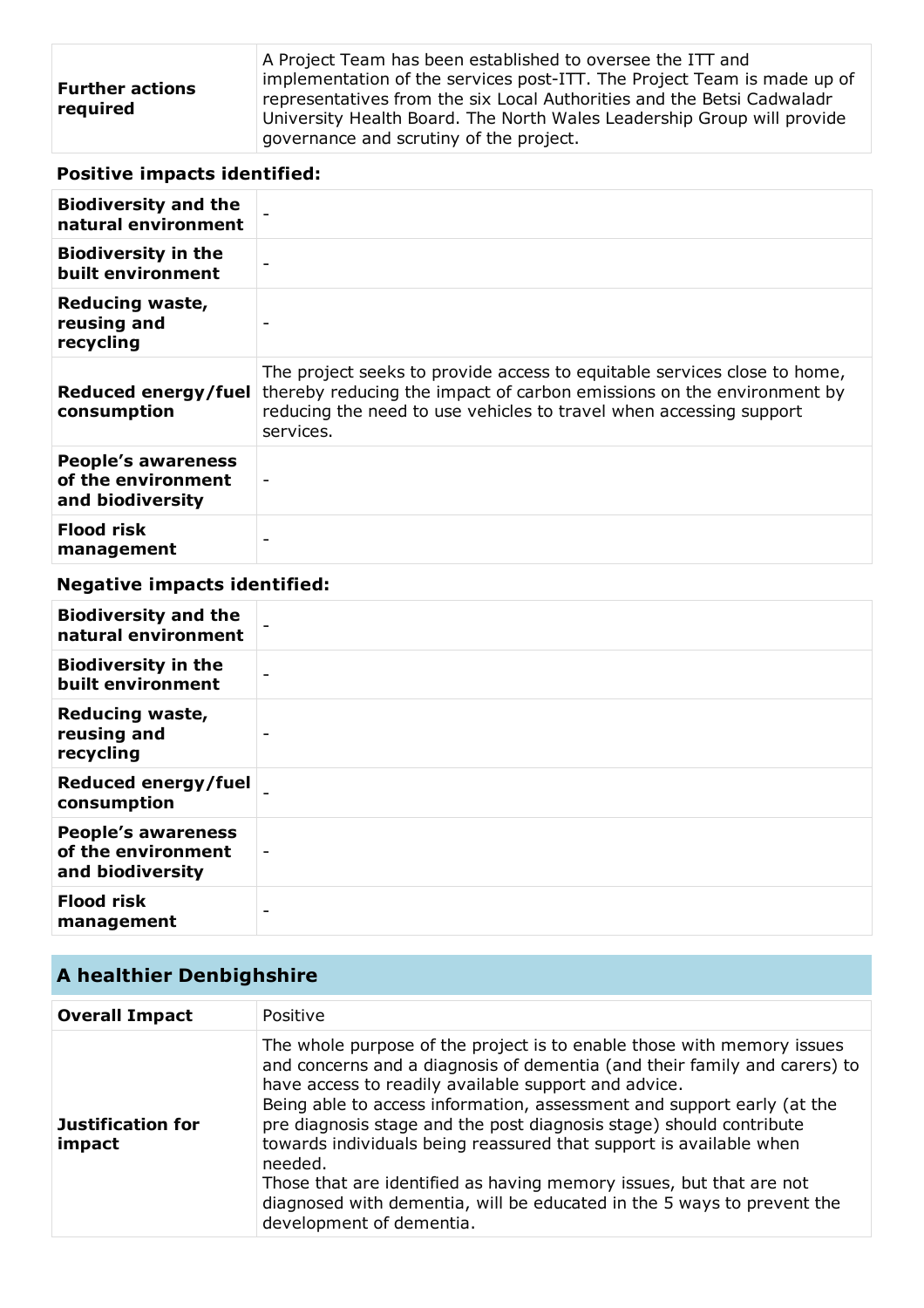# **Positive impacts identified:**

| A social and physical<br>environment that<br>encourage and<br>support health and<br>well-being | The project will develop social and peer support groups within the county<br>and regionally through the 'Dementia Centre' model that will enable a one<br>stop shop for memory concerns, issues and post diagnosis support. |
|------------------------------------------------------------------------------------------------|-----------------------------------------------------------------------------------------------------------------------------------------------------------------------------------------------------------------------------|
| <b>Access to good</b><br>quality, healthy food                                                 | Through the encouragement and promotion of those with memory loss<br>concerns or a dementia diagnosis to follow a healthy diet.                                                                                             |
| <b>People's emotional</b><br>and mental well-<br>being                                         | Through the provision of a more coordinated and consistent advice and<br>support service.                                                                                                                                   |
| <b>Access to healthcare</b>                                                                    | Through the provision of a more coordinated and consistent advice and<br>support service.                                                                                                                                   |
| <b>Participation in</b><br>leisure opportunities                                               | Through the encouragement and promotion of those with memory loss<br>concerns and a dementia diagnosis to access leisure activities.                                                                                        |

## **Negative impacts identified:**

| A social and physical<br>environment that<br>encourage and<br>support health and<br>well-being | $\overline{\phantom{0}}$ |
|------------------------------------------------------------------------------------------------|--------------------------|
| <b>Access to good</b><br>quality, healthy food                                                 |                          |
| <b>People's emotional</b><br>and mental well-<br>being                                         | $\overline{\phantom{0}}$ |
| <b>Access to healthcare</b>                                                                    |                          |
| <b>Participation in</b><br>leisure opportunities                                               |                          |

# **A more equal Denbighshire**

| <b>Overall Impact</b>              | Positive                                                                                                                                                                                                                                                                                                                             |
|------------------------------------|--------------------------------------------------------------------------------------------------------------------------------------------------------------------------------------------------------------------------------------------------------------------------------------------------------------------------------------|
| <b>Justification for</b><br>impact | The needs and preferences of all members of the community will be<br>considered through consultation. Services will be tailored locally to suit<br>the needs and preferences of those that need to access the services.                                                                                                              |
| <b>Further actions</b><br>required | A Project Team has been established to oversee the ITT and<br>implementation of the services post-ITT. The Project Team is made up of<br>representatives from the six Local Authorities and the Betsi Cadwaladr<br>University Health Board. The North Wales Leadership Group will provide<br>governance and scrutiny of the project. |

# **Positive impacts identified:**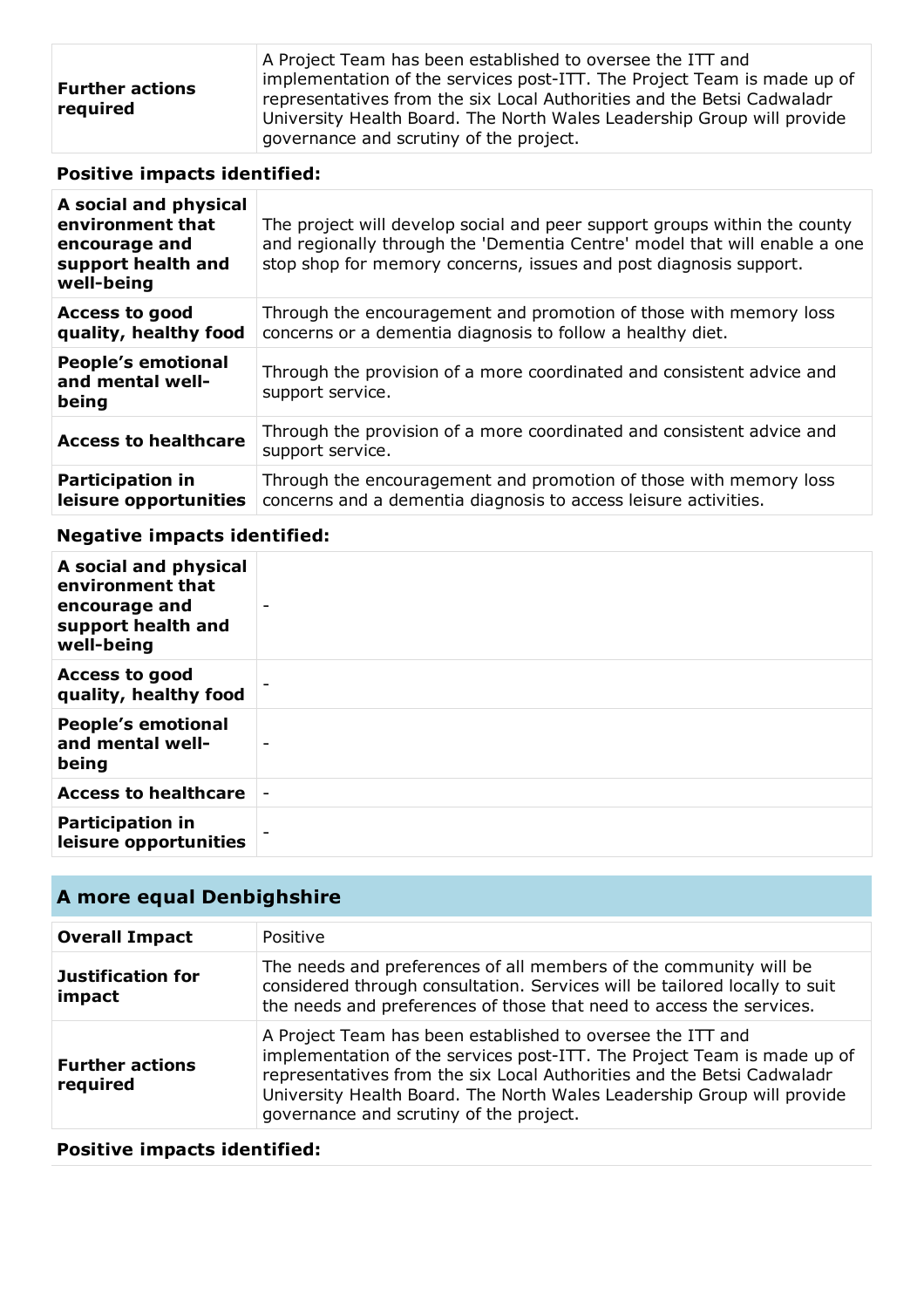| Improving the well-<br>being of people with<br>protected<br>characteristics. The<br>nine protected<br>characteristics are:<br>age; disability;<br>gender<br>reassignment;<br>marriage or civil<br>partnership;<br>pregnancy and<br>maternity; race;<br>religion or belief;<br>sex; and sexual<br>orientation | The integrated pathway of advice and support service will be open to all<br>members of the community to access. People with protected<br>characteristics will be encouraged to access the services and access to the<br>services will facilitate ease of access to all. |
|--------------------------------------------------------------------------------------------------------------------------------------------------------------------------------------------------------------------------------------------------------------------------------------------------------------|-------------------------------------------------------------------------------------------------------------------------------------------------------------------------------------------------------------------------------------------------------------------------|
| <b>People who suffer</b><br>discrimination or<br>disadvantage                                                                                                                                                                                                                                                | Access to the services will facilitate ease of access to all and be monitored<br>via the 'All Wales Dementia Standard' framework for delivery.                                                                                                                          |
| People affected by<br>socio-economic<br>disadvantage and<br>unequal outcomes                                                                                                                                                                                                                                 | Access to the services will facilitate ease of access to all and be monitored<br>via the 'All Wales Dementia Standard' framework for delivery.                                                                                                                          |
| Areas affected by<br>socio-economic<br>disadvantage                                                                                                                                                                                                                                                          | Access to the services will facilitate ease of access to all and be monitored<br>via the 'All Wales Dementia Standard' framework for delivery.                                                                                                                          |

# **Negative impacts identified:**

| <b>Improving the well-</b><br>being of people with<br>protected<br>characteristics. The<br>nine protected<br>characteristics are:<br>age; disability;<br>gender<br>reassignment;<br>marriage or civil<br>partnership;<br>pregnancy and<br>maternity; race;<br>religion or belief;<br>sex; and sexual<br>orientation |                          |
|---------------------------------------------------------------------------------------------------------------------------------------------------------------------------------------------------------------------------------------------------------------------------------------------------------------------|--------------------------|
| <b>People who suffer</b><br>discrimination or<br>disadvantage                                                                                                                                                                                                                                                       | $\overline{\phantom{a}}$ |
| People affected by<br>socio-economic<br>disadvantage and<br>unequal outcomes                                                                                                                                                                                                                                        |                          |
| Areas affected by<br>socio-economic<br>disadvantage                                                                                                                                                                                                                                                                 | $\overline{\phantom{0}}$ |

# **A Denbighshire of cohesive communities**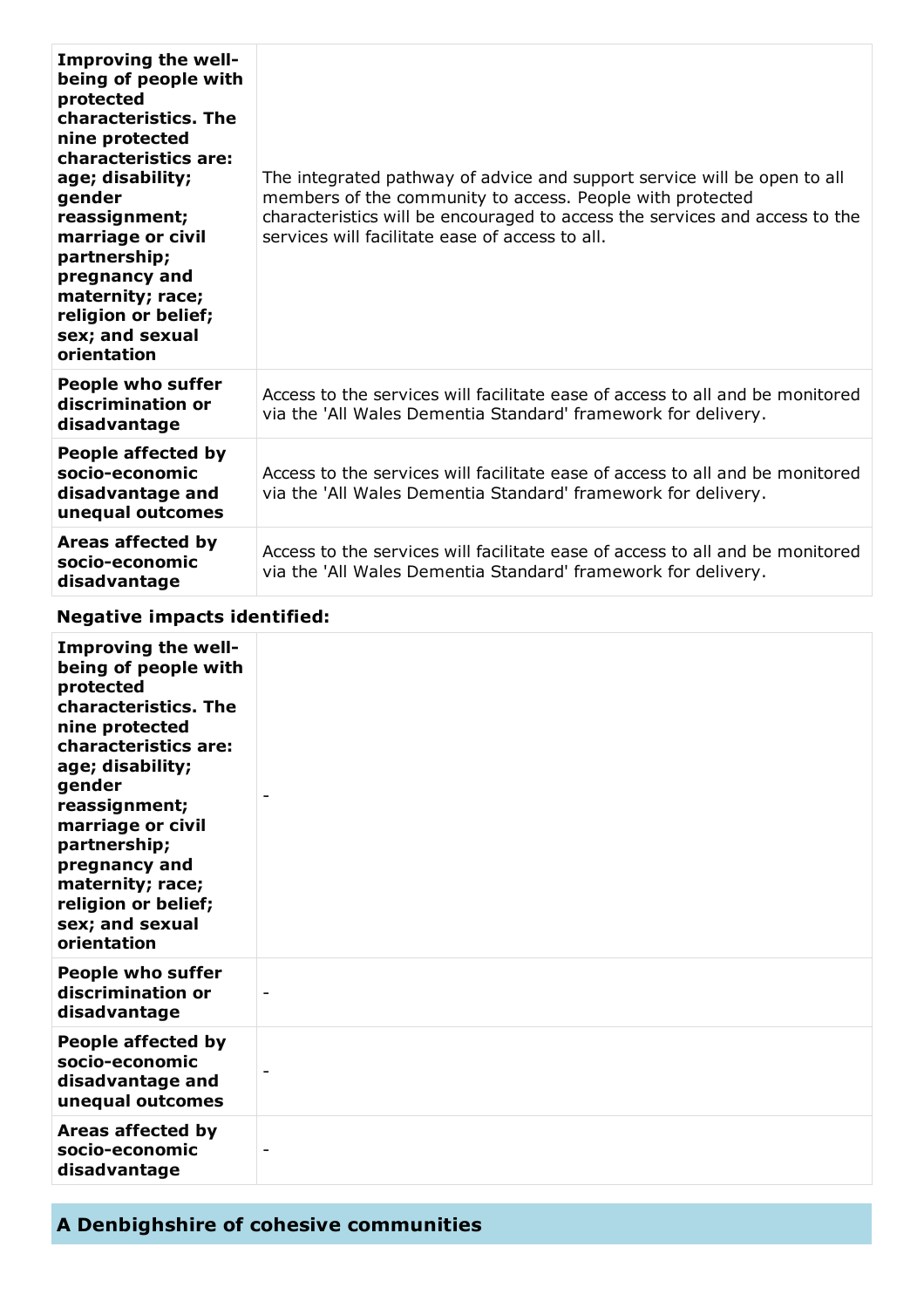| <b>Overall Impact</b>              | Positive                                                                                                                                                                                                                                                                                                                                       |
|------------------------------------|------------------------------------------------------------------------------------------------------------------------------------------------------------------------------------------------------------------------------------------------------------------------------------------------------------------------------------------------|
| <b>Justification for</b><br>impact | The purpose of the project is to provide ease of access to a consistent<br>level of high quality support across the whole region. The project will use<br>Welsh Government funding to build on existing good-practice to deliver<br>improved support to those with concerns over memory loss and a<br>diagnosis of dementia across the region. |
| <b>Further actions</b><br>required | A Project Team has been established to oversee the ITT and<br>implementation of the services post-ITT. The Project Team is made up of<br>representatives from the six Local Authorities and the Betsi Cadwaladr<br>University Health Board. The North Wales Leadership Group will provide<br>governance and scrutiny of the project.           |

#### **Positive impacts identified:**

| <b>Safe communities</b><br>and individuals          |                                                                                                                                                         |
|-----------------------------------------------------|---------------------------------------------------------------------------------------------------------------------------------------------------------|
| <b>Community</b><br>participation and<br>resilience | Through local and regional consultation directed and overseen nationally<br>by 'Improvement Cymru Wales' and the regional 'Dementia Steering<br>Group'. |
| The attractiveness of<br>the area                   | Through the provision of more readily accessible services.                                                                                              |
| <b>Connected</b><br>communities                     | Through the provision of a uniformed service across the region.                                                                                         |
| <b>Rural resilience</b>                             | Through the provision of accessible services located in communities across<br>the region.                                                               |

# **Negative impacts identified:**

| <b>Safe communities</b><br>and individuals          |                          |
|-----------------------------------------------------|--------------------------|
| <b>Community</b><br>participation and<br>resilience | $\overline{\phantom{0}}$ |
| The attractiveness of<br>the area                   | $\overline{\phantom{0}}$ |
| <b>Connected</b><br>communities                     |                          |
| <b>Rural resilience</b>                             |                          |

# **A Denbighshire of vibrant culture and thriving Welsh language**

| <b>Overall Impact</b>              | Positive                                                                                                                                                                                                                                                                                                                             |
|------------------------------------|--------------------------------------------------------------------------------------------------------------------------------------------------------------------------------------------------------------------------------------------------------------------------------------------------------------------------------------|
| <b>Justification for</b><br>impact | The expectation is that a proportion of the staff employed in the services<br>will be fluent in Welsh. Services will be accessible close to home. Ongoing<br>consultation and engagement with local communities will ensure that<br>culture and heritage are catered for in ongoing service delivery.                                |
| <b>Further actions</b><br>required | A Project Team has been established to oversee the ITT and<br>implementation of the services post-ITT. The Project Team is made up of<br>representatives from the six Local Authorities and the Betsi Cadwaladr<br>University Health Board. The North Wales Leadership Group will provide<br>governance and scrutiny of the project. |

# **Positive impacts identified:**

| <b>People using Welsh</b> | Services will be easily accessible close to home. The expectation is that |
|---------------------------|---------------------------------------------------------------------------|
|                           | staff employed in the services will be fluent in Welsh.                   |